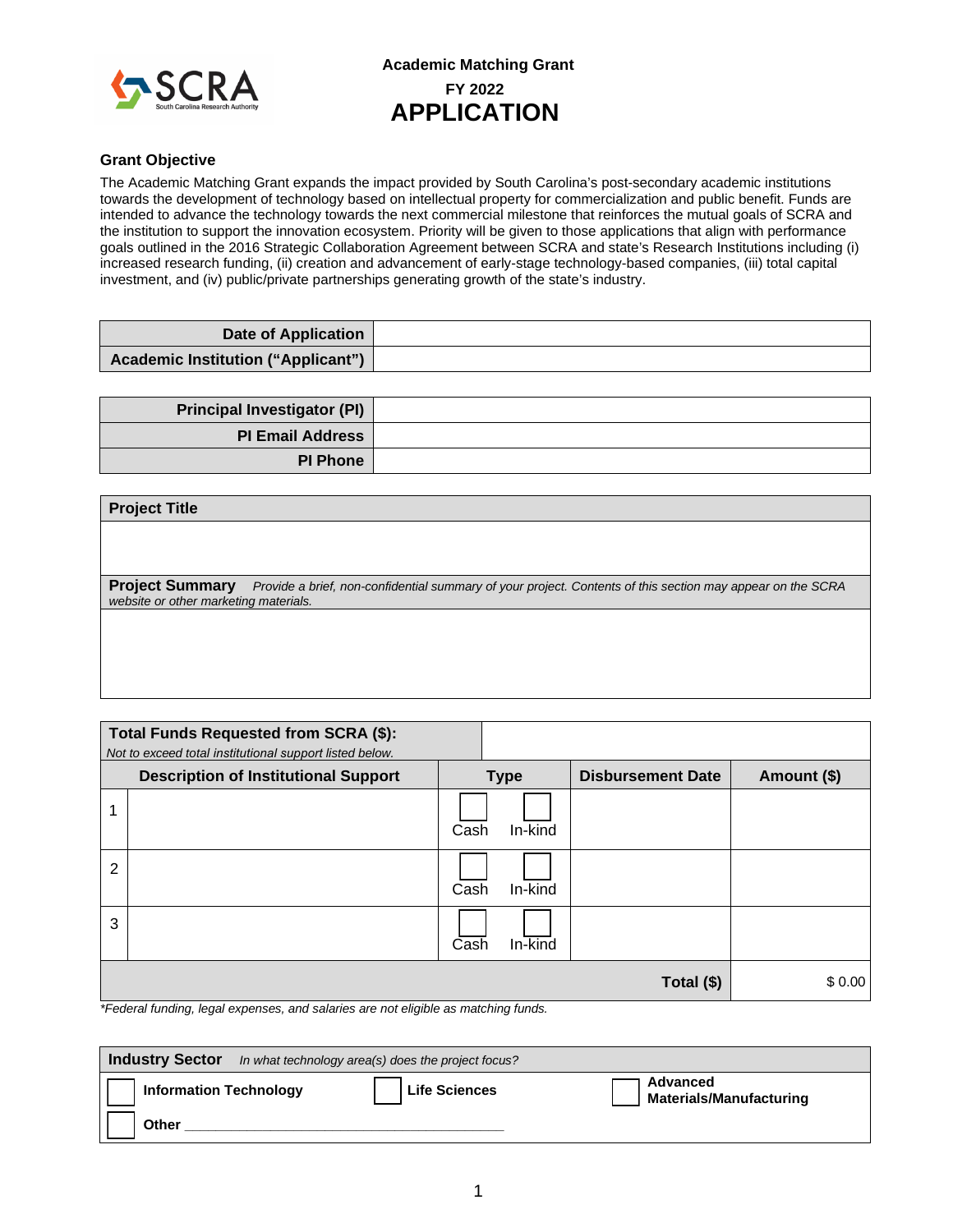

**Problem** *What problem in the market do you wish to solve? What products or services if any are currently serving this need?*

**Solution** *Describe your technology and why customers would prefer your solution over existing products or services in the market.*

| <b>Stage of Development</b>            | What is the current stage of development for the technology? |                              | <b>Link to TRL descriptions X</b> |
|----------------------------------------|--------------------------------------------------------------|------------------------------|-----------------------------------|
| TRL 3: Late Ideation                   | <b>TRL 4: Early Prototype</b>                                | <b>TRL 5: Late Prototype</b> | TRL 6+: Deployment                |
| <b>Description/Additional Comments</b> |                                                              |                              |                                   |
|                                        |                                                              |                              |                                   |
|                                        |                                                              |                              |                                   |
|                                        |                                                              |                              |                                   |
|                                        |                                                              |                              |                                   |
|                                        |                                                              |                              |                                   |

| Who owns the IP?                       |  |                                                         |                             |
|----------------------------------------|--|---------------------------------------------------------|-----------------------------|
| <b>Intellectual Property</b>           |  | What is the status of the IP? (check all that apply)    |                             |
| <b>Provisional Patent Application</b>  |  | <b>Issued Patent</b><br>(Provide number in comment box) | <b>Proprietary Know-how</b> |
| <b>Copyright/Trademark Pending</b>     |  | <b>Registered</b><br>Copyright/Trademark                | <b>Trade Secret</b>         |
| Other (Describe below)                 |  |                                                         |                             |
| <b>Description/Additional Comments</b> |  |                                                         |                             |
|                                        |  |                                                         |                             |
|                                        |  |                                                         |                             |
|                                        |  |                                                         |                             |
|                                        |  |                                                         |                             |
|                                        |  |                                                         |                             |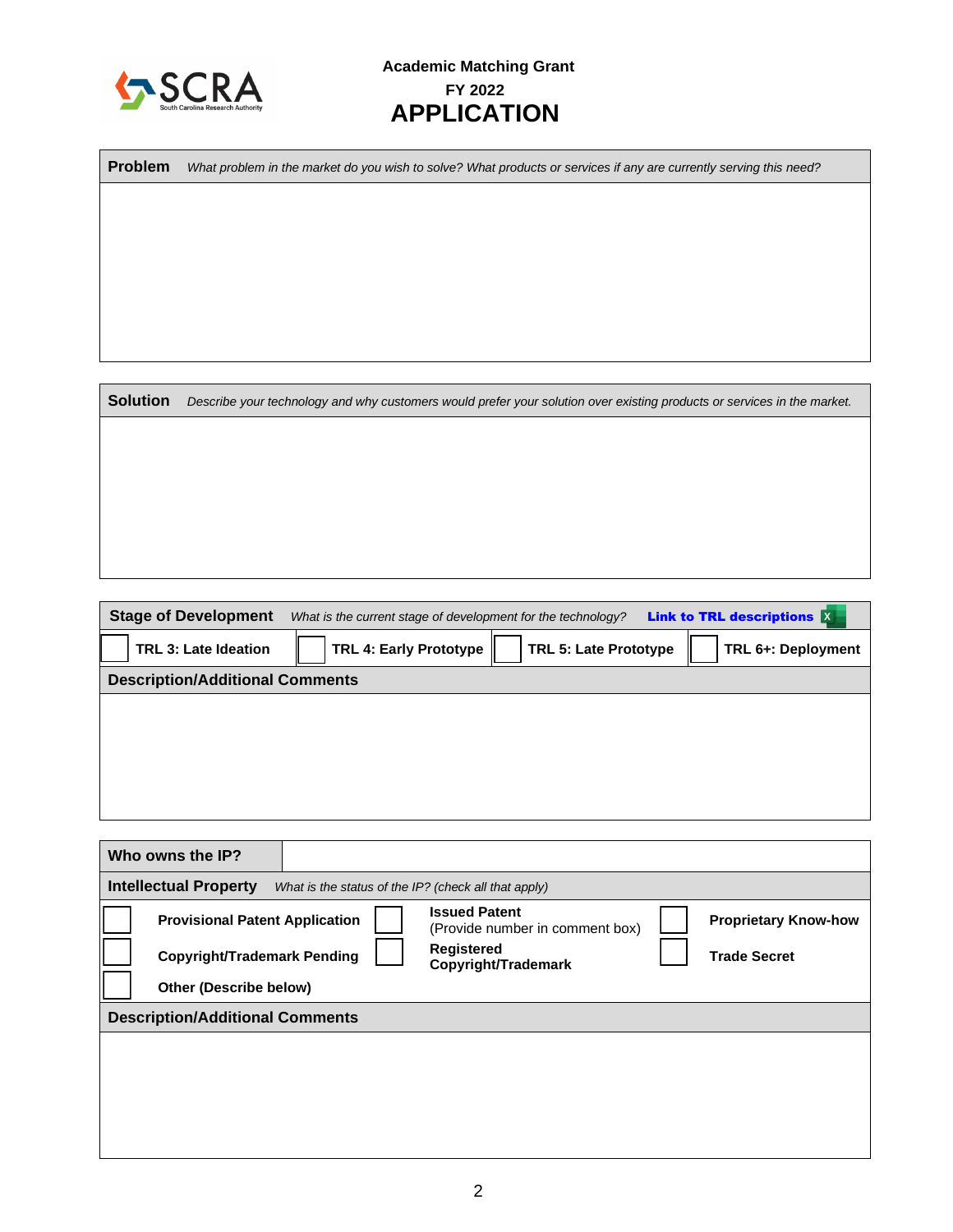

# **Academic Matching Grant FY 2022 APPLICATION**

**Work Plan** *Describe the activities to be achieved within the project timeline (no longer than 12 months) and how these activities are required to advance the technology from its current stage of development (specified above) to the next stage of development.*

|                                                           | <b>BUDGET</b>                                                                           |                                                   |            | <b>Person-months</b>                |             | <b>Funds</b> |
|-----------------------------------------------------------|-----------------------------------------------------------------------------------------|---------------------------------------------------|------------|-------------------------------------|-------------|--------------|
| А.                                                        | <b>PERSONNEL</b><br>List each separately with name and title                            | <b>ROLE ON</b><br><b>PROJECT</b>                  | <b>CAL</b> | <b>ACAD</b>                         | <b>SUMR</b> | (Requested)  |
| 1.                                                        |                                                                                         |                                                   |            |                                     |             |              |
| 2.                                                        |                                                                                         |                                                   |            |                                     |             |              |
| 3.                                                        |                                                                                         |                                                   |            |                                     |             |              |
| 4.                                                        |                                                                                         |                                                   |            |                                     |             |              |
| 5.                                                        |                                                                                         |                                                   |            |                                     |             |              |
|                                                           |                                                                                         |                                                   |            | <b>TOTAL SALARIES AND WAGES (A)</b> |             | \$0.00       |
| В.                                                        | <b>FRINGE BENEFITS</b>                                                                  |                                                   |            |                                     |             |              |
|                                                           |                                                                                         |                                                   |            |                                     |             |              |
|                                                           |                                                                                         | TOTAL SALARIES, WAGES AND FRINGE BENEFITS (A + B) |            |                                     |             | \$0.00       |
| C.                                                        | <b>EQUIPMENT</b> (Itemize)                                                              |                                                   |            |                                     |             |              |
|                                                           |                                                                                         |                                                   |            |                                     |             |              |
| <b>MATERIALS AND SUPPLIES</b> (Itemize by category)<br>D. |                                                                                         |                                                   |            |                                     |             |              |
|                                                           |                                                                                         |                                                   |            |                                     |             |              |
| Ε.                                                        | <b>CONSULTANT SERVICES</b>                                                              |                                                   |            |                                     |             |              |
|                                                           |                                                                                         |                                                   |            |                                     |             |              |
| F.                                                        | <b>PROTOTYPING SERVICES</b> (Include Technical College providing the service)           |                                                   |            |                                     |             |              |
|                                                           |                                                                                         |                                                   |            |                                     |             |              |
| G.                                                        | <b>OTHER</b>                                                                            |                                                   |            |                                     |             |              |
|                                                           |                                                                                         |                                                   |            |                                     |             |              |
|                                                           |                                                                                         | <b>TOTAL DIRECT COSTS (A THROUGH G)</b>           |            |                                     |             | \$0.00       |
| Η.                                                        | INDIRECT COSTS (F&A) (Specify Rate & Base): Not to exceed 20% F&A on total direct costs |                                                   |            |                                     |             |              |
|                                                           |                                                                                         |                                                   |            |                                     |             |              |
|                                                           |                                                                                         |                                                   |            | <b>TOTAL (A THROUGH H)</b>          |             | \$0.00       |